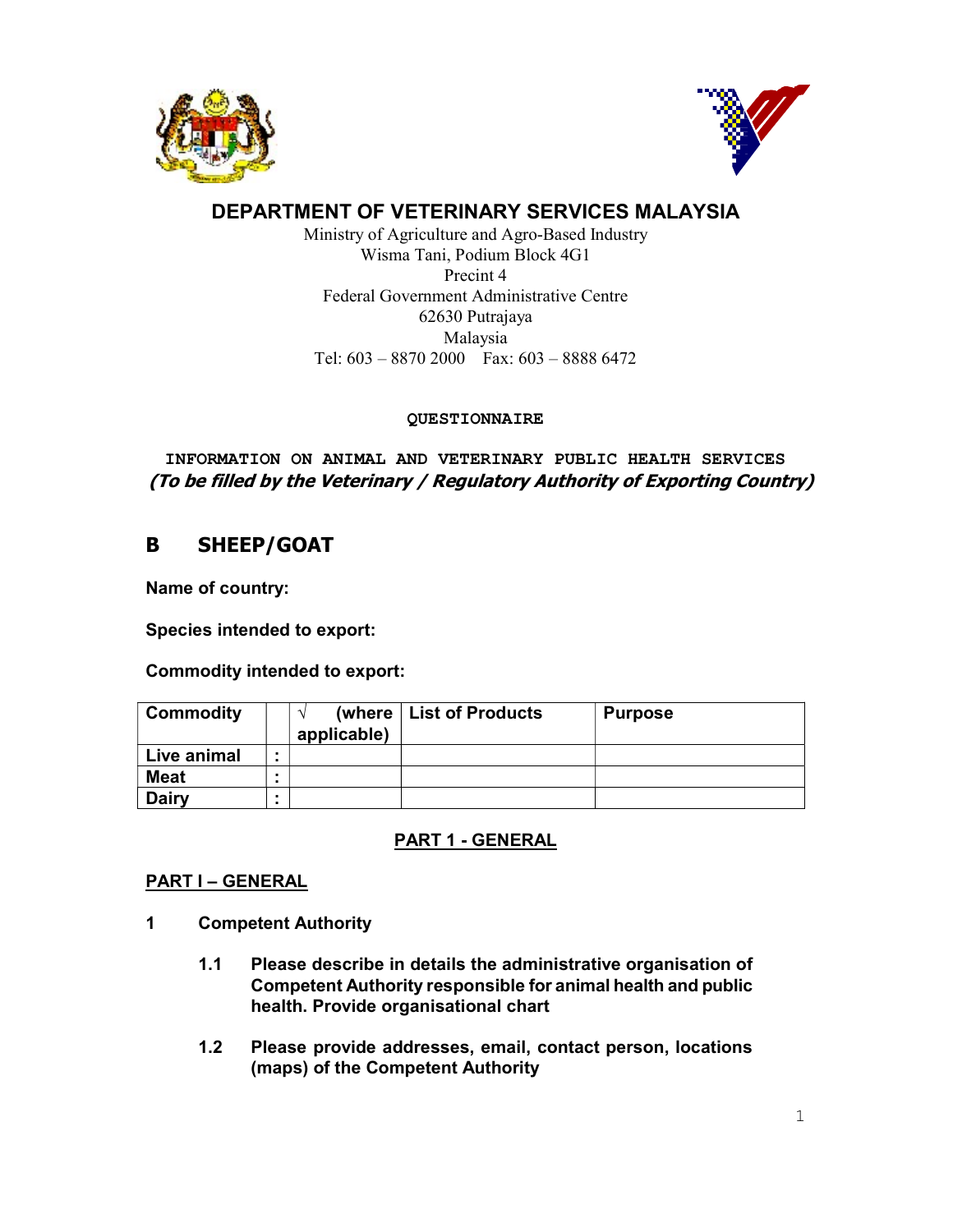- 1.3 Organisation of veterinary services (short organogram)
- 1.4 Please list the ports and quarantine areas and provide the maps. Describe the activities at the ports
- 2 Veterinary structures
	- 2.1 Please provide total number of Veterinarian
	- 2.2 Number of veterinarians employed in Animal Health Services
	- 2.3 Number of Veterinarians employed in Head Office of Animal Health Services
	- 2.4 Number of veterinarians employed in district Animal Health Services (list by district the number of official veterinarians dealing, full time or part time with sheep/goat (Dairy/Meat).
	- 2.5 Number of dairy/meat herds per official veterinarian
	- 2.6 Number of veterinarians employed in district Animal Health Services (list by district the number of official veterinarians dealing, full time or part time with sheep/goat (Dairy/Meat).
	- 2.7 Number of para-veterinary technicians employed by the veterinary services.
	- 2.8 What is the ratio of Veterinarians with animals?
	- 2.9 Number of Private Veterinarian
	- 2.10 Number of staff in official Veterinary laboratory
	- 2.11 Please provide number of veterinary school in the country
	- 2.12 Para-veterinary education: Indicate the number of universities and schools where study can be done their programmes and the average of annual graduates (total for the country).
- 3 Legislation
	- 3.1 Please provide legislation on animal health
	- 3.2 Provide legislation on public health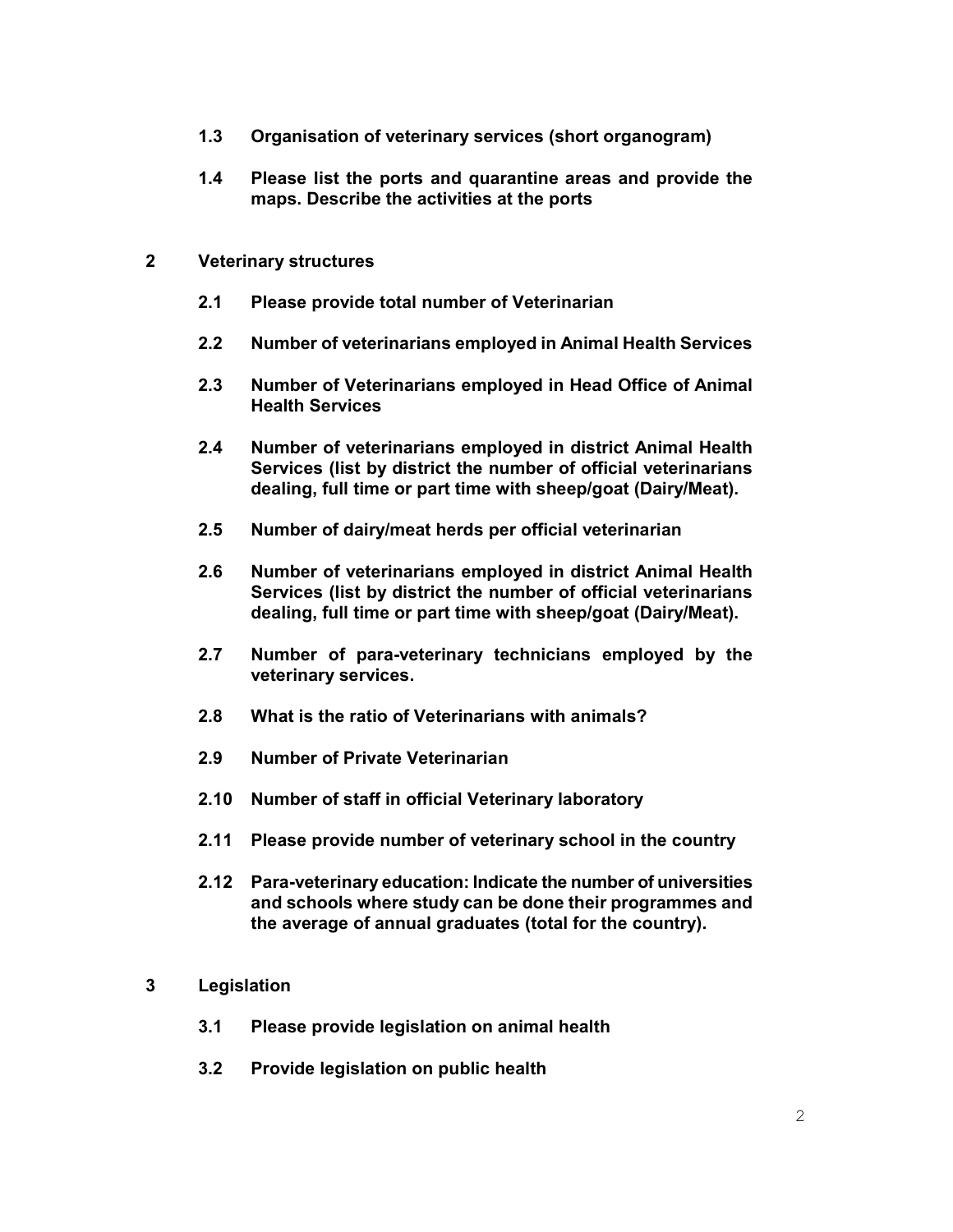- 3.3 Provide legislation on enforcements
- 3.4 Describe import and export policy
- 3.5 Provide legislation on animal welfare
- 3.6 List the laws governing sheep/goat/buffaloes-meat inspection with a short content thereof
- 4 Diagnostic works
	- 4.1 Number of official veterinary laboratories.
	- 4.2 Please indicate, for each of these laboratories, their capabilities for disease diagnosis.
- 5 Sheep/Goat Industry
	- 5.1 Explain the general structure of the industry.
	- 5.2 How do the farmers acquire the veterinary health services?
	- 5.3 Does the industry have its own animal health programmes (guidance, sanitary monitoring, vaccinations etc)?
	- 5.4 List Meat/Dairy sheep/goat population by district and general total and mention the approximate number of each category: (breeding, production).
	- 5.5 Indicate the number of dairy/meat sheep/goat holdings, by state and district.

# PART II - ANIMAL HEALTH

#### 6 Notifiable disease

- 6.1 Indicate the list of notifiable sheep/goat diseases and describe briefly the notification procedure
- 6.2 Which sheep/goat diseases are notified to O.I.E, and eventually, to other countries? Indicate for these diseases the notification frequency (immediate, monthly, annually)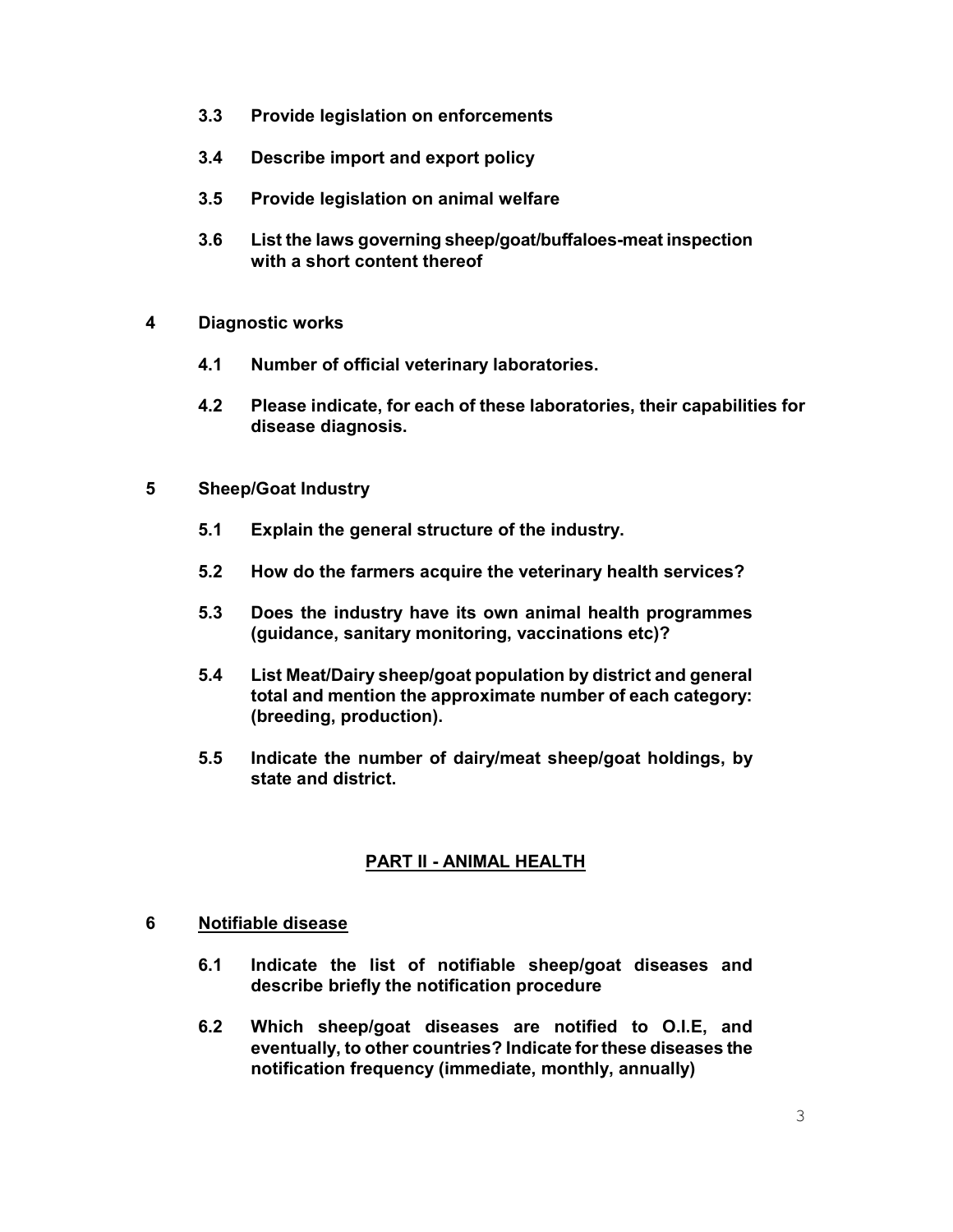### 7 Disease and vaccination situation

- 7.1 FMD
	- 7.1.1 Number of outbreaks for each of the last 3 years. Number of animals vaccinated during each of the last 3 years
	- 7.1.2 Indicate by district the date of last outbreak and, eventually the date of last vaccination
	- 7.1.3 In the case FMD occurs (or should occur), is a stamping-out policy always applicable?

If no, describe the way of dealing with (eventual) outbreaks

- 7.1.4 Describe briefly the other measures in the case of outbreaks of FMD (standstill, radius of surveillance zones, epidemiological inquiry etc)
- 7.1.5 Which testing procedure and criteria are used to confirm a diagnosis of FMD?
- 7.1.6 Is vaccination against FMD allowed or regulated

If yes, list the type of vaccines used (inactivated or attenuated, strain etc.) and the principal rules governing the distribution and use of these vaccines

- 7.1.7 List the districts, which have to be considered as free from FMD
- 7.2 Peste des Petite Ruminants
	- 7.2.1 Number of outbreaks for each of the last 3 years Number of animals vaccinated during each of the last 3 years
	- 7.2.2 Indicate by district the date of the last outbreak and eventually, the last vaccination
	- 7.2.3 In the case Peste des Petite Ruminants occurs (or should occur), is a stamping-out policy always applicable If not, describe the way of dealing with (eventual) outbreaks
	- 7.2.4 Describe briefly the other measures in the case of outbreaks of Peste des Petite Ruminants (standstill, radius or surveillance zones, epidemiological inquiry etc.)
	- 7.2.5 Which testing procedure and criteria are used to confirm a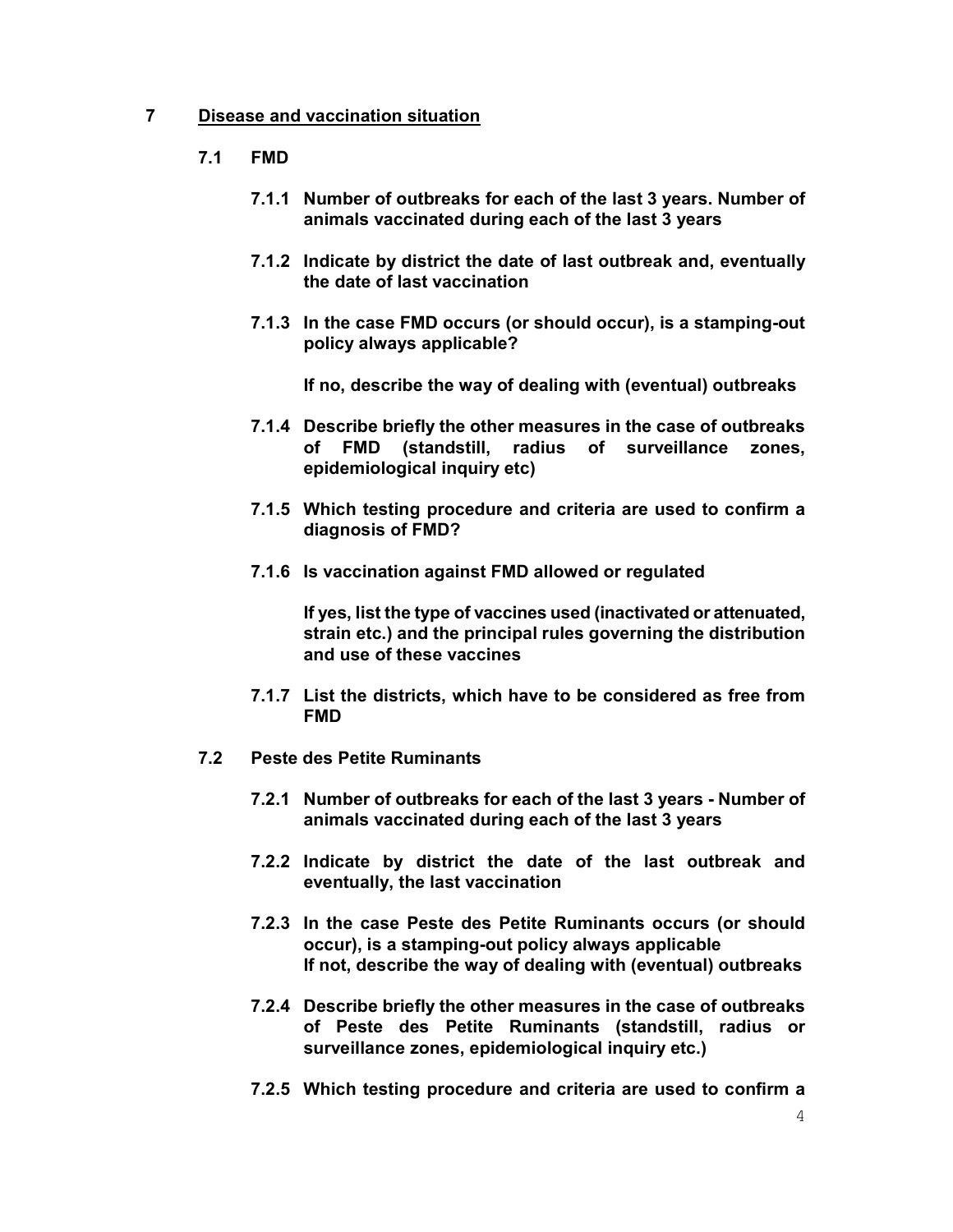diagnosis of Peste des Petite Ruminants? (Definition of Peste des Petite Ruminants in legislation)

7.2.6 Is vaccination against Peste des Petite Ruminants allowed or compulsory?

If so, indicate the type of vaccines used (inactive or not, strain etc.) and the principal rules governing the distribution and use of vaccines for Peste des Petite Ruminants control

- 7.2.7 Is a monitoring for Peste des Petite Ruminants applied? If so, describe the headlines of this programme
- 7.2.8 List the districts, which have to be considered as free from Peste des Petite Ruminants
- 7.3 Other Sheep/Goat Diseases

Describe disease situation (number or outbreaks for the last 3 years), monitoring, vaccination, controlling or eradication programmes (official and non-official ones provided the latter are rather generally applied) for the following diseases (information as far as available by district and by species when applicable): indicate where possible the number of animals under the programme:

- 7.3.1 Bluetongue
- 7.3.2 Brucellosis
- 7.3.3 Anthrax
- 7.3.4 Tuberculosis
- 7.3.5 Johne's Disease
- 7.3.6 Salmonellosis
- 7.3.7 Contagious bovine pleuropneumonia
- 7.3.8 Sheep pox and goat pox
- 7.3.9 Nairobi Sheep Disease
- 7.3.10 Scrapie
- 7.4 Disease situation in contagious countries

Indicate if (and so in which) FMD or Peste des Petite Ruminants disease occur in contiguous countries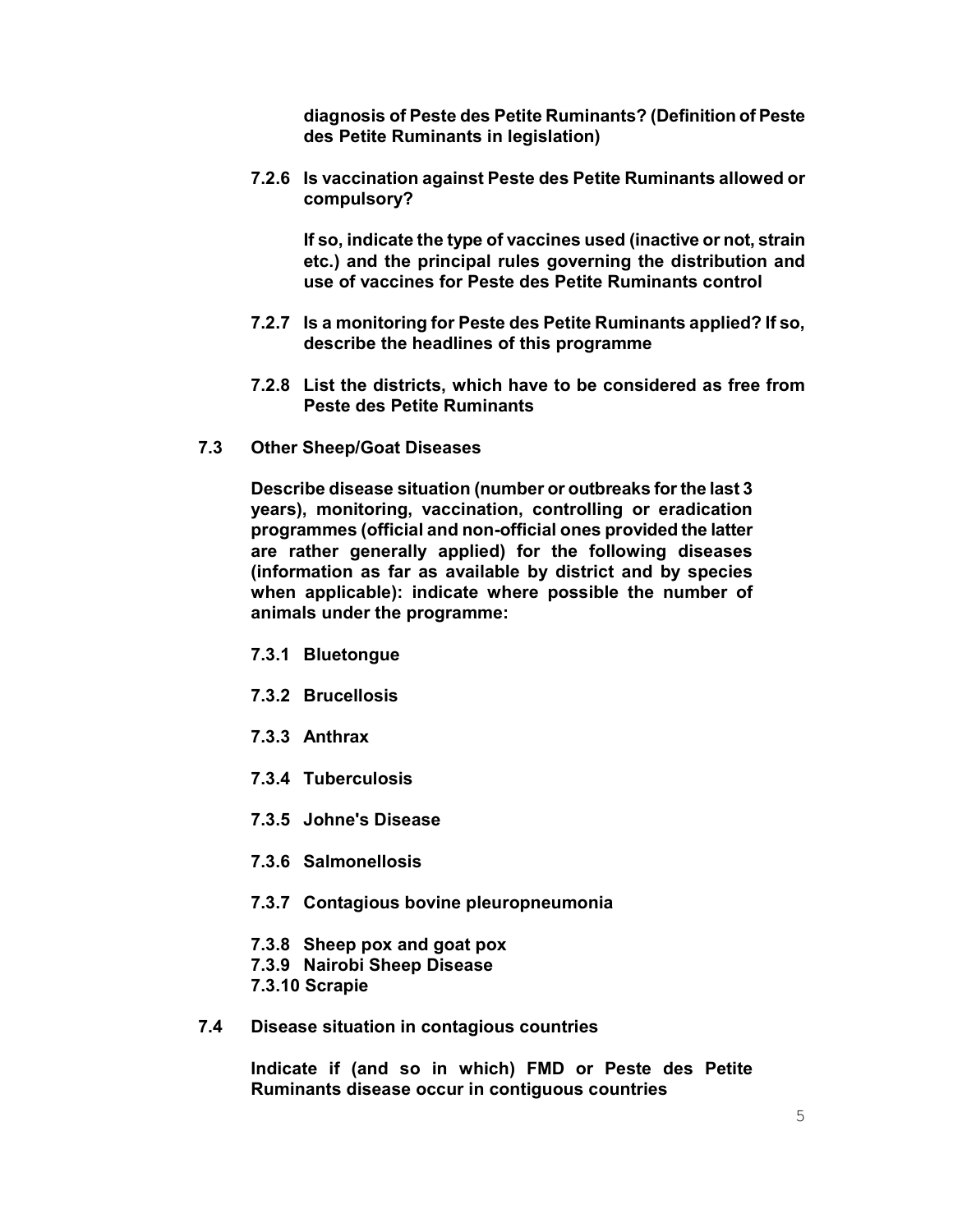# 8 Animal health legislation

- 8.1 List of the official names of laws and regulations governing the prevention, control and eradication of animal diseases
- 8.2 Do laws exist which require the reporting of cases or suspect cases of certain animal diseases to veterinary authorities? (In general)

If "yes", please list the diseases, which must be reported

- 8.3 Do laws exist which permit veterinary authorities to:
	- (a) quarantine or isolate animals and/or premises on a suspicion of those diseases listed previously?
	- (b) establish control zones, cordons sanitaires or quarantine zones around premises containing animals infected with these disease and control movements into and out of such zones or areas?
	- (c) destroy and dispose of the carcass of animals infected with this disease?
	- (d) destroy and dispose of the carcases of animals infected with these diseases?
	- (e) compensate owner for property destroyed by the above activities?

#### 9 Importation Policy

- 9.1 Describe briefly the rules governing importation of live sheep/goat, with reference to legal documents (eventual quarantine, animal health guarantees asked for, model of certificates, testing, etc)
- 9.2 Are imports allowed from countries or regions, which are not free from FMD? If so, are there any additional guarantees required for such imports?